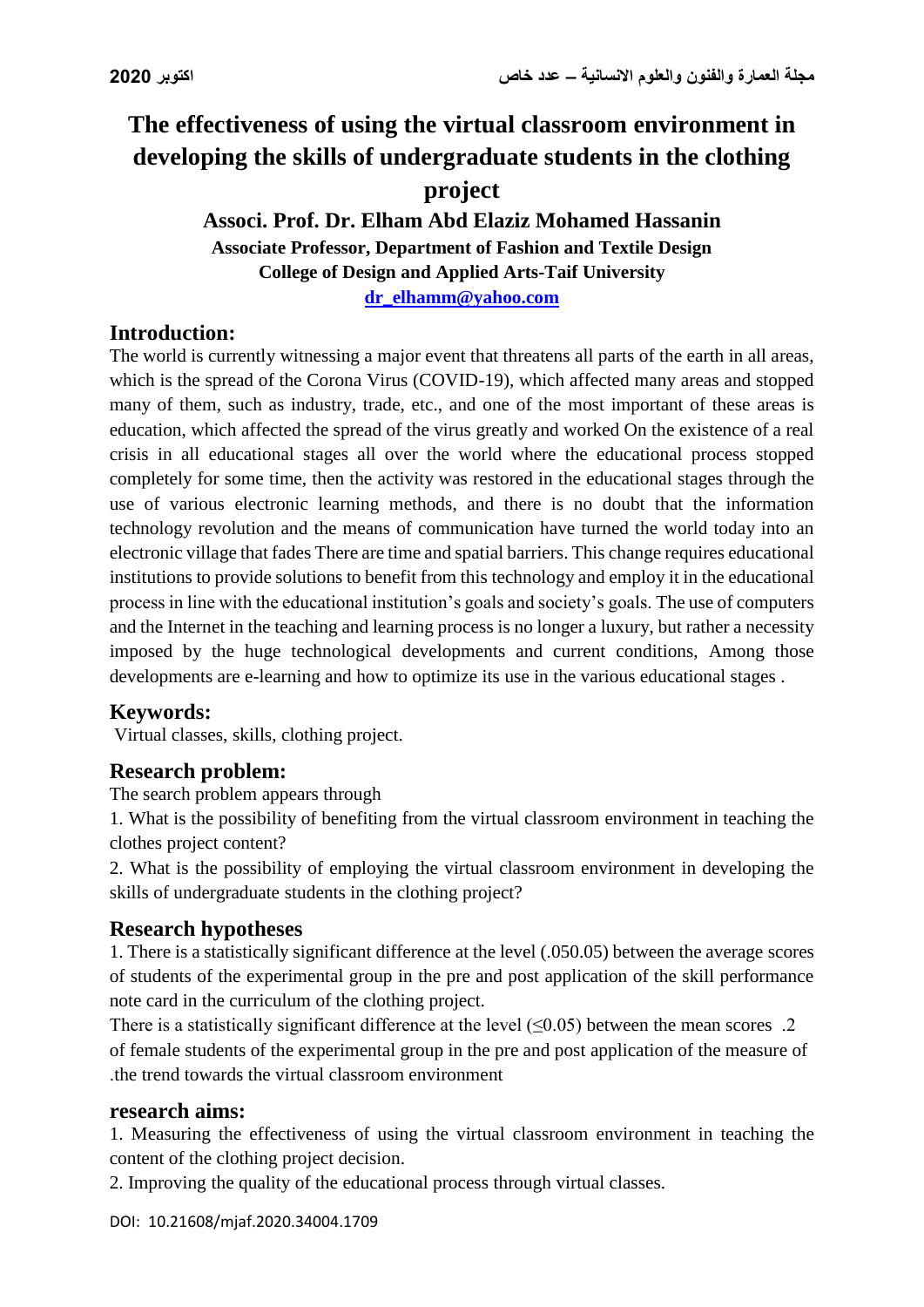3.Developing the skills of female students in the undergraduate stage in the graduation . project

## **search tools:**

1. The scale of female student's attitudes towards the virtual classroom environment before and after.

2. A practical performance note (Rubric model) to measure female students' skills before and after.

# **The research sample:**

The research was limited to a sample of 40 female undergraduate students in the Fashion and Textile Design Department of the College of Design and Applied Arts, Taif University.

#### **search limits:**

The research was conducted in the second semester of the academic year 1440-1441 (2020.

## **Search procedures:**

The research was applied through the use of the virtual classroom environment through the learning platform (Blackboard), which is an electronic academic educational program that enables students to use several different educational methods, including virtual classes, and has been worked on as follows:

1- Then send electronic lectures to the female students to some of the subjects of the course via the black board collectively for the entire 40-year division and send with her the required notes about her operation, understanding and assimilation.

2- Then, three weeks later, a pre-test (tribal) test for some of the subjects that are included in the electronic lectures, which had previously been sent to students via (Black Board).

3- Applying the scale of female students attitudes toward using the virtual classroom environment

4- Then a platform was created for the virtual concurrent and explanatory classes through which the students were online for the same topics that were sent before, as follows:

A- Simultaneous explanation of sound within the hypothetical virtual chapter

B- Using the blackboard to write and draw on it for the pattern, grading and different production stages.

C- Directly downloading and displaying files, and explaining through them.

W- Upload, gradient and explain Patron images.

5- Then, he performed a skill test (dimension) on the same topics that were explained through the concurrent virtual classes.

#### **This is to measure the effectiveness of using the virtual classroom environment and its impact on the skill level of female students in the course**

# **Interpretation of the results:**

First: The skill performance scorecard in the dress project decision

Calculate the validity of internal consistency:

The application was applied to a sample of undergraduate students in the Department of Fashion and Textile Design at the College of Designs and Applied Arts in Taif University, which consisted of (40) students, and after the application the validity of the vocabulary was calculated using the Alpha Cronbach method (the calculation of total stability and vocabulary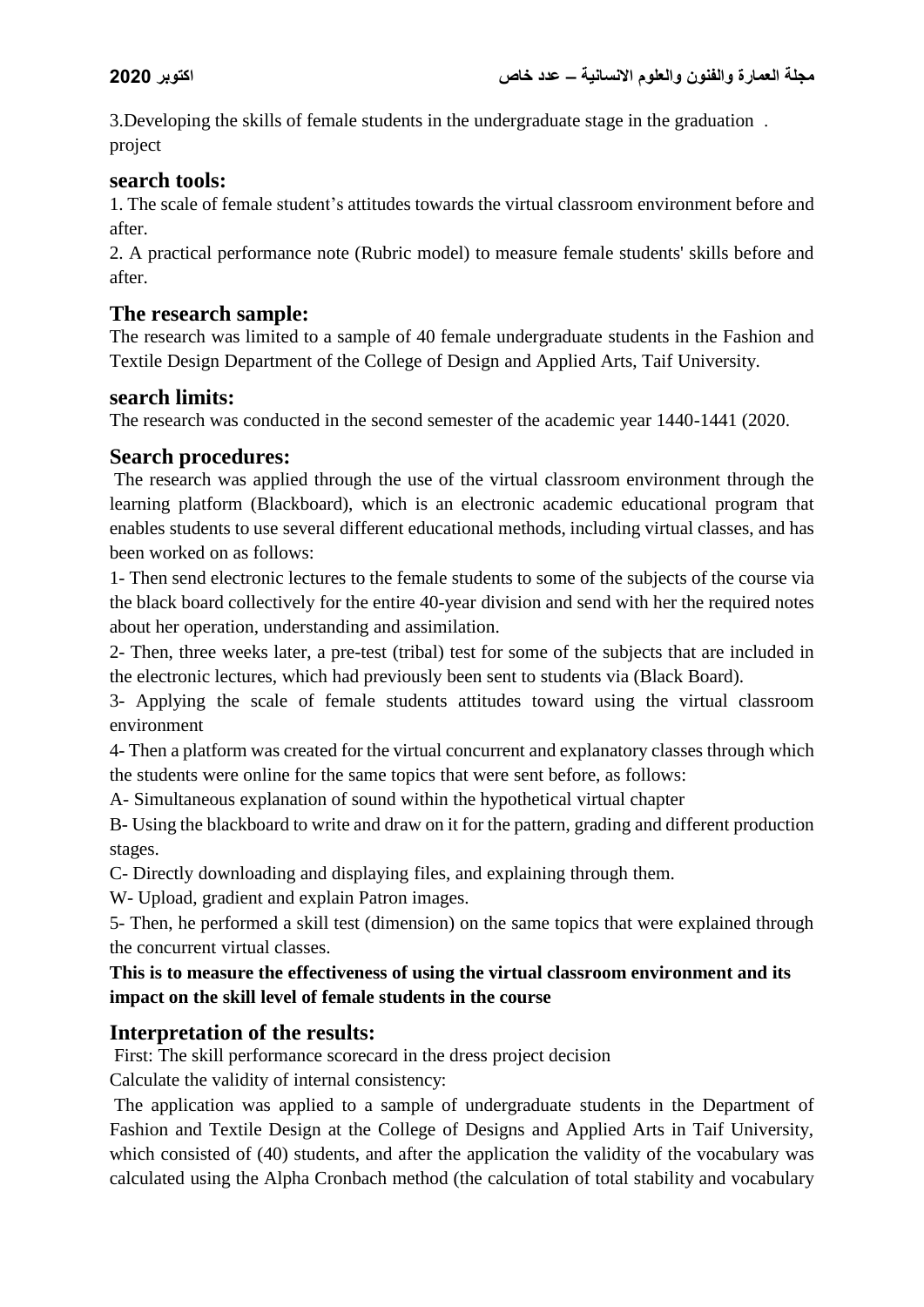validity), which is an internal consistency model based on a rate The interconnection between the vocabulary and the card (as a whole) The coefficient of total stability and the validity of the vocabulary equals (0.751), which is a high persistence coefficient. Its axis, as well as the formulation of phrases and the identification and addition of any proposed phrases, has been modified based on the opinions of the arbitrators

# **The first imposition:**

To verify the validity of the first hypothesis of the research, which states: There is a statistically significant difference at the level  $(\leq 0.05)$  between the average female students 'grades in the pre and post application of the skill performance note card in the curriculum of the clothing project.

To test the validity of this hypothesis, a t-test of two interconnected averages was calculated to compare between the mean scores of the experimental group students in the pre and post application of the skill performance observation card in the project project decision, before and after using the virtual classroom environment, and the following table summarizes these results.

## **Discussing the first hypothesis:**

The first hypothesis of the research was accepted, which states: There is a statistically significant difference at the level  $(\leq 0.05)$  between the average female students 'grades in the pre and post application of the skill performance note card in the clothing project decision.

This is due to the influence of the virtual classroom environment with all its tools to explain and present some of the concepts, knowledge and skills to improve the educational process.

The results of the previous table also clarify that the ratio of the adjusted gain of the experimental group in the pre and post implementation of the skill performance note card in the decision of the clothing project (1.162) which is an acceptable value because it is greater than the correct one, and therefore it can be said that the virtual classroom environment is characterized by an acceptable degree of effectiveness in terms of By developing the skillful performance in the clothing project decision. It achieves a ratio of (Black's constant rate) greater than (1.02).

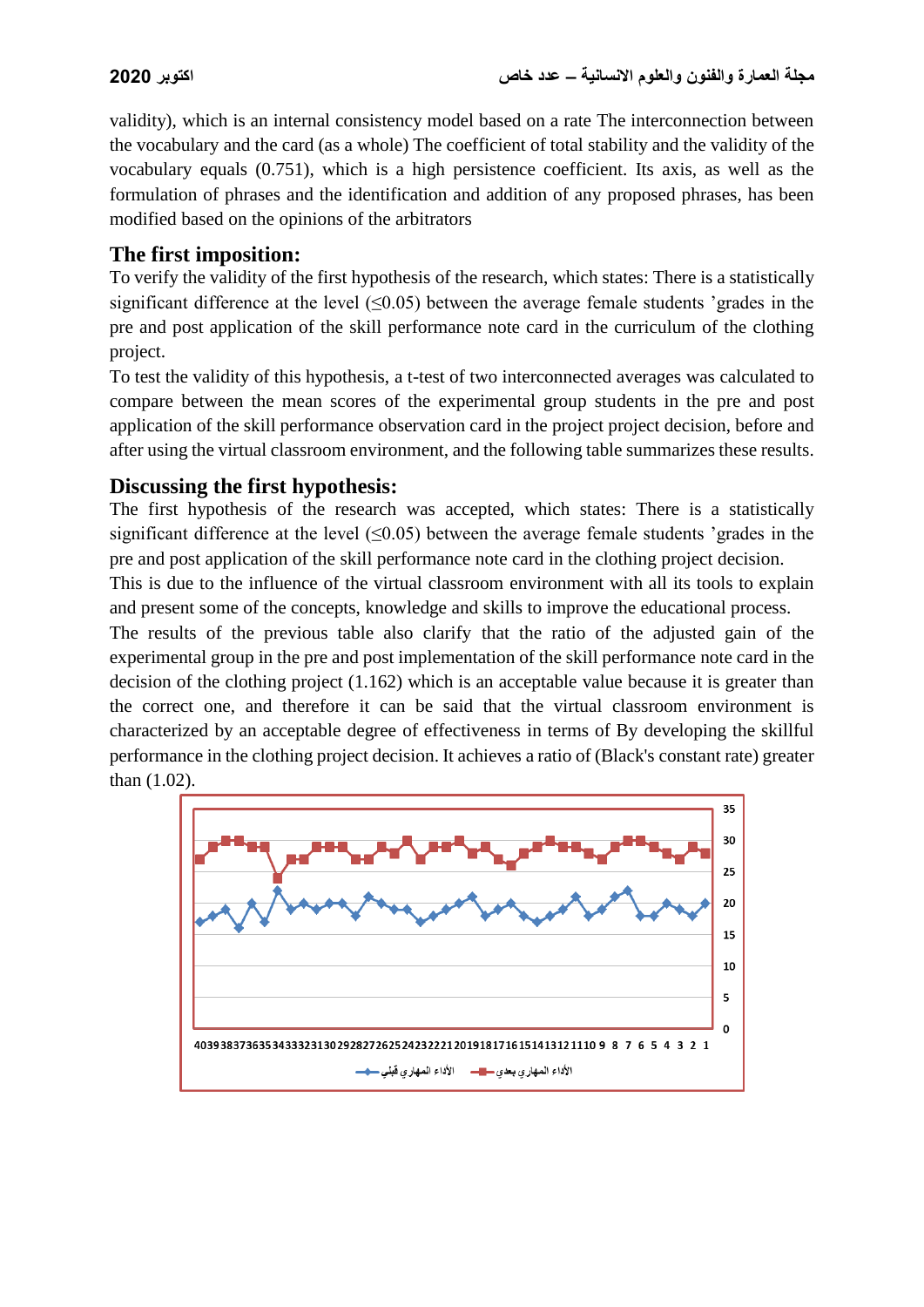**Some pictures of the final product of female students 'skills in the project. The standard model for dressing a girl aged 5 years**



#### **Summary of results:**

1. There is a statistically significant difference at the level (.050.05) between the average scores of female students of the experimental group in the pre and post application of the skill performance note card in the curriculum of the clothing project.

2. The presence of a statistically significant difference at the level  $(\leq 0.05)$  between the mean scores of female students of the experimental group in the pre and post application of the measure of the trend towards the virtual classroom environment.

3. There is a positive correlation between the experimental group students 'grades on the skill note card in the clothing project decision and their grades on the scale of direction towards the virtual classroom environment.

4. The effectiveness of using virtual classes in teaching the curriculum of the clothing project.

5.The virtual classroom environment helps to develop the skills of female students in the . .practical side of the course

# **Recommendations:**

1. Conducting more studies using virtual classes and various electronic learning methods.

2. Carrying out many researches in the field of distance education.

3. Encouraging teaching in e-courses to reduce the rate of technological and information illiteracy among students.

4.Working on the use of modern methods in education, as it saves time and effort and works to increase the level of students' knowledge and skil.

# **References:**

1- Metwally, Nabil Abdel-Khalek: Renewing the Secondary Education System in the Light of the Concept of E-Learning, College of Education Journal, Fifth Volume, Second Issue, 2004, p. 16.

2- Abu Al-Saadat, and others: The psychology of preparing the Leading Teacher as one of the most important axes for advancing development in Egypt, Architecture and Arts Magazine - Twelfth Issue, second part 2018AD, p. 4.